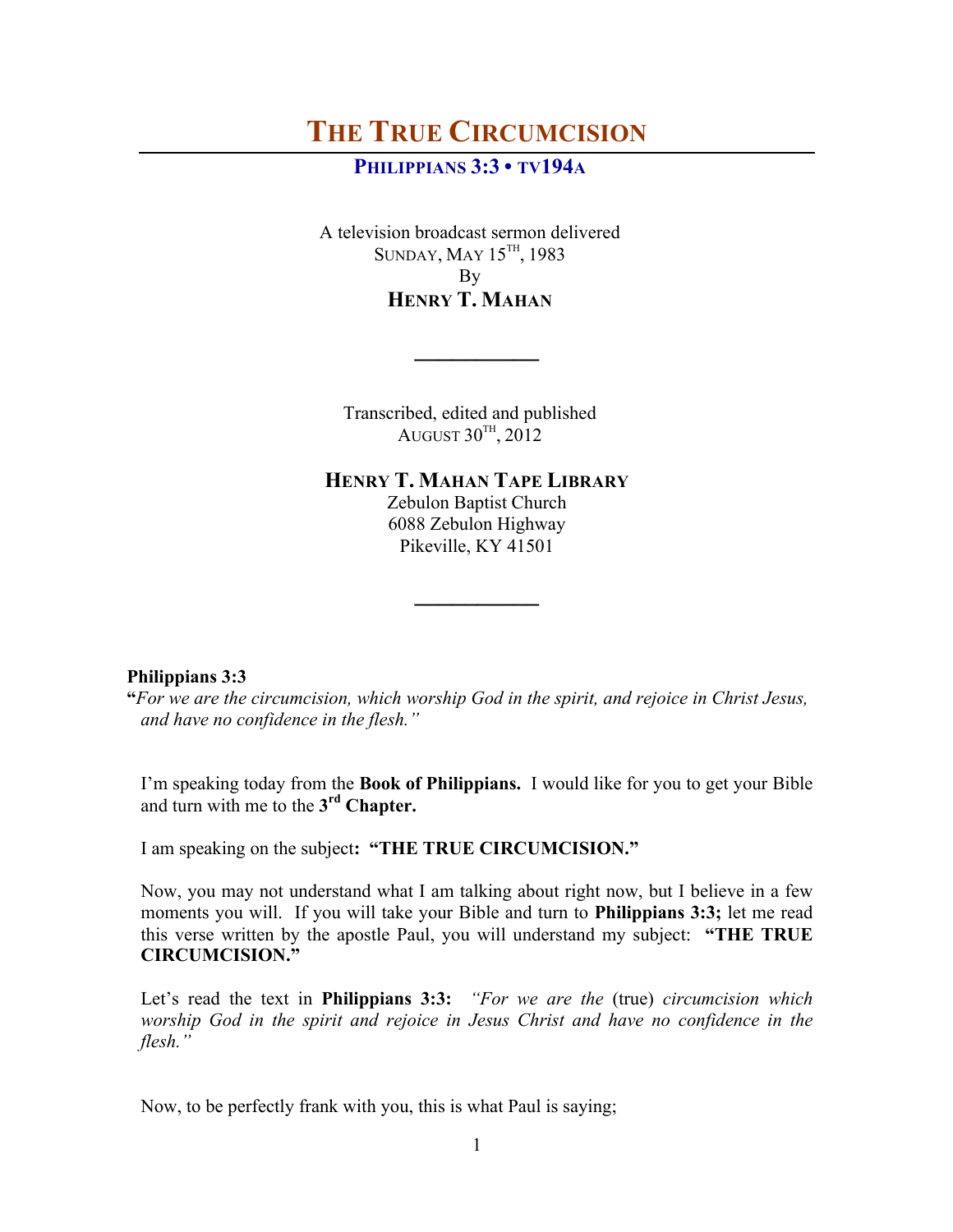#### **PHILIPPIANS 3:3 • HENRY T. MAHAN**

We are the true ministers of God, We are the true children of God, We are the true church of the Lord Jesus Christ, and We are the true worshippers of God.

Is this an idle boast? Most all religionists claim to be God's true servants, God's true ministers. Most all religionists claim to be the true church or the true worshippers of God or the true Israel. But, Paul is saying here; "we are the true church; we are the true circumcision or the true Israel of God."

Why should we give credit to what this man Paul says? Why should we listen to him? The Pharisees, the Sadducees, the scribes, all of the traditionalists, the religionists of that day, said that they were the true church, they were the true people of God, that they were the true spokesmen for God Almighty.

Paul says, "We are the true Israel; we are the true church." Why should we listen to Paul? Why should we give credit to what Paul is saying?

First of all: Paul is writing under divine inspiration.

The **Book of Philippians** is a part of the Word of God. All Scripture is God breathed, God inspired: "*Holy men of God spake as they were moved by the Holy Spirit."* 

Paul was one of these writers and he wrote most of the New Testament. Paul wrote under the inspiration of the Holy Spirit. *"All Scripture is given by inspiration of God and is profitable for doctrine, for reproof, for instruction in righteousness."* Now, that is the first reason why we should listen to Paul.

Secondly: The writer of the **Book of Acts** is Luke, he said this; *"Paul is chosen of God to bear the gospel to the Gentiles"* now that is you and me.

He is God's servant to us. The apostle Paul was chosen of God to bear the Gospel to the Gentiles and we are the Gentiles.

Luke, who wrote the Gospel of Luke and the Book of Acts, was a companion of the apostle Paul. On one occasion, Paul when he was in Rome being tried because of preaching the Gospel, said; *"at my first trial no man stood with me."* Later he said, *"Only Luke is with me."* Now that is the second reason why we should listen to Paul.

First of all: Paul was writing under the divine inspiration, under the inspiration of the Holy Spirit.

Secondly: The Luke who wrote the Book of Acts says that *"Paul is chosen of God to bear the message, the Gospel, to the Gentiles."*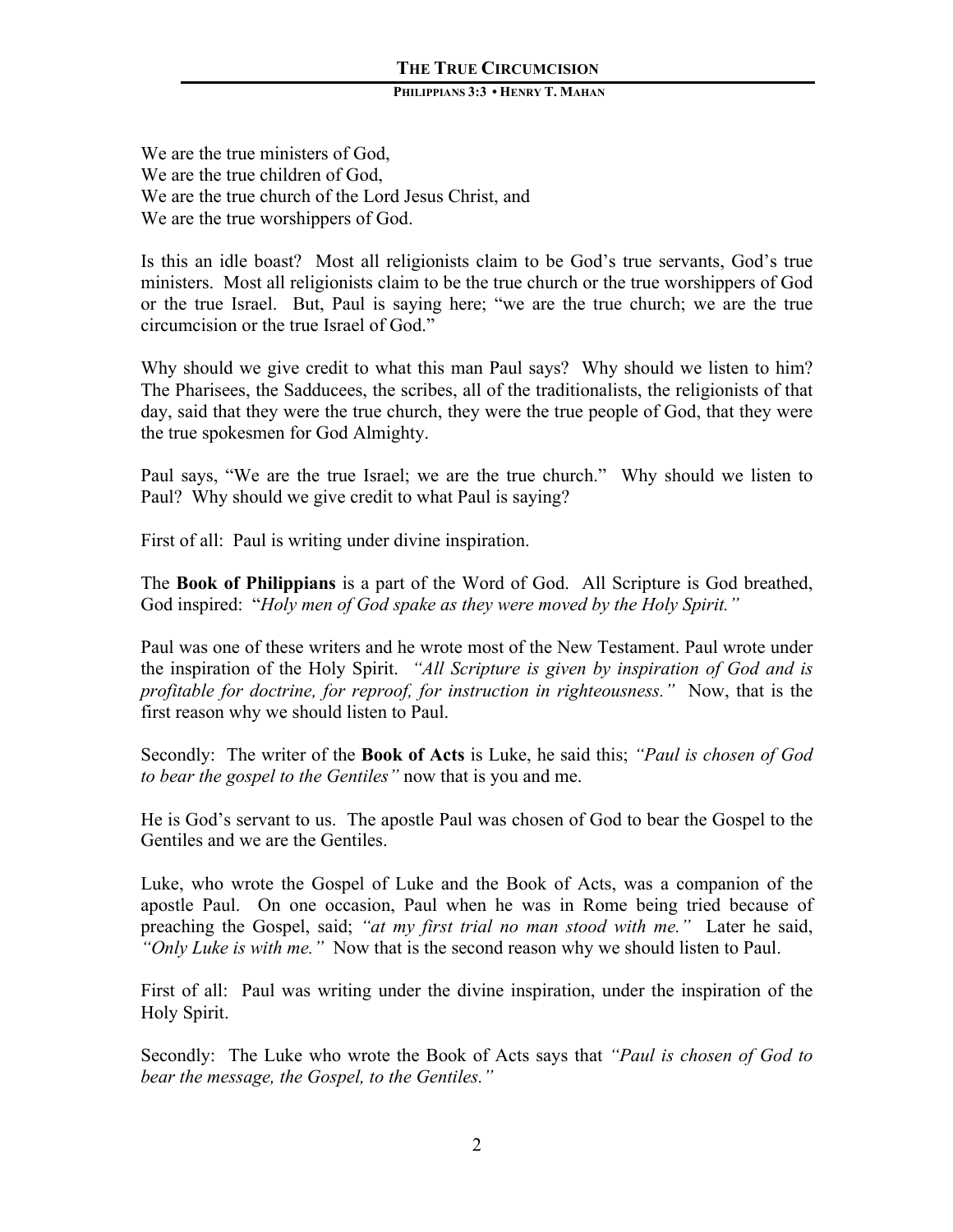Thirdly: Paul himself was in religion.

He was wrapped in religious tradition; before he came to know the Lord in saving faith, he was wrapped in religious tradition and religious ceremony. He was wrapped in religious heresy. *"He knows whereof he speaks."*

If you will read the rest of the **3rd chapter of Philippians,** you will find Paul talking about being a true descendent of Abraham. He was not a half-breed or a proselyte. He said, *"I am a Hebrew of Hebrews. I was born of the tribe of Benjamin."*

He was a high official in the synagogue, in the Sanhedrin, which was made up of seventy men, half Pharisees and half Sadducees. Paul was one of the members of the Sanhedrin, the high, political, religious, court of Israel. He knows what he is talking about.

Then, he was a zealous religionist. He persecuted everybody that didn't agree with him and he followed the traditions, customs, and ceremonies of his fathers to the letter.

He fasted, he prayed, and he studied the Scriptures. He tithed and did all of these things. He was a separated moralist.

Then, God was pleased to bring him to true faith. God was pleased to bring him to a true knowledge of His grace and His mercy in Christ Jesus and to bring him to life everlasting.

So, there are three reasons why we should listen to Paul. If he says, "We are the true ministers of God, we are the true circumcision, we are the true worshippers of God, and we are the true church of the Lord Jesus Christ;" it would be well for you and me to listen to the apostle Paul.

Now, let's go back to **verse 1:** This is something that you will always want to remember. When you are reading a verse of Scripture, don't take it out of its context, please don't do that; you are susceptible to all manner of error.

You see, the Bible originally was not written in chapters and verses. When it was translated into English, into our language, they divided it into chapters and verses to help us find Scriptures.

When the apostles wrote the book of Philippians or wrote the book of Galatians or the gospel of Luke or John, they didn't write it in chapters and verses; they wrote it as a book in paragraphs.

What you always want to remember in studying the Scriptures is to find out who is writing. Find out to whom he is writing. Find out the subject about which he is speaking.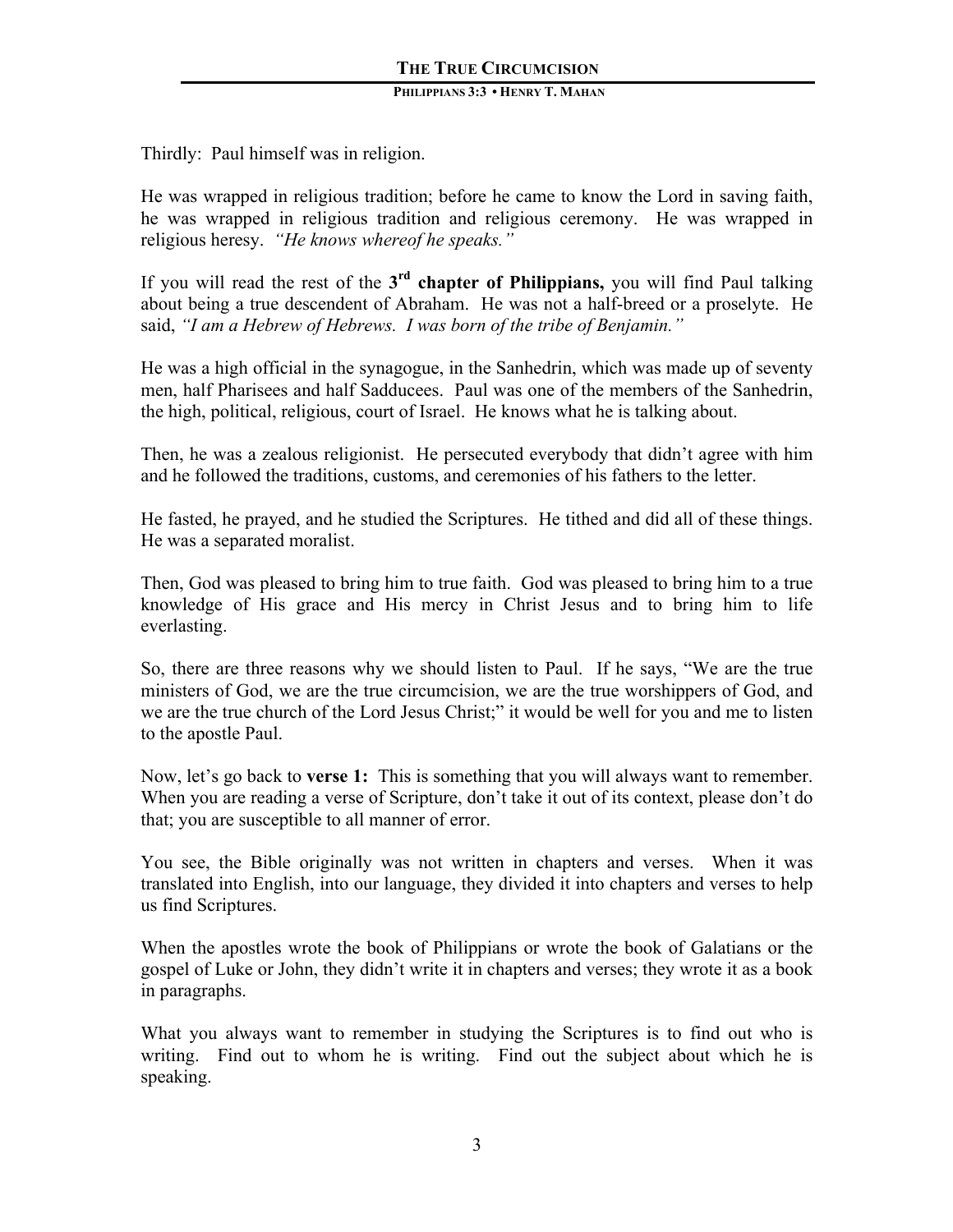# **PHILIPPIANS 3:3 • HENRY T. MAHAN**

Now, that is the reason that when you take a verse of Scripture, you have to go back and read the context. So, I am asking you to go back with me to **verse 1.** Here the apostle begins this way; *"Brethren, rejoice in the Lord, rejoice in the Lord."*

He exhorts us to give God all the glory; whatever we have, whatever we are, whatever we know, to give God the glory. *"Rejoice in the Lord."* 

Rejoice in the Father for His eternal mercies. Rejoice in the Son because of His redeeming work. Rejoice in the Holy Spirit for His divine revelation. But, *"rejoice in the Lord."*

Don't rejoice in yourself and your accomplishments. Don't rejoice in your morality. Don't rejoice in your denomination. Don't rejoice in your intelligence; rejoice in the Lord. *"I am what I am by the grace of God."*

David wrote over in **Psalm 103;** *"bless the Lord."* This is what Paul is talking about, *"rejoice in the Lord."* David wrote, "*Bless the Lord O my soul and all that is within me, bless his holy name."*

*"Bless the Lord O my soul and forget not all His benefits. Who forgiveth all thine iniquities. Who healeth all thy diseases. Who redeemeth thy life from destruction. Who satisfieth thy mouth with good things. Rejoice in the Lord."*

Look at the rest of that verse in **verse 1:** Paul said; *"To write the same things to you,*  (this Gospel of redemption, this Gospel of God's grace, this Gospel of substitution, to keep repeating it over, and over, and over to you)*, that is not tiresome to me at all; that is not grievous to me at all; I am glad to declare the Gospel over and over again*."

When he spoke to the great city of Corinth, that city of learning, philosophy, and so-forth, he said; *"I am determined to know nothing among you*, (even you Corinthians)*, save Jesus Christ and Him crucified."*

*"So, to write the same things to you,* (over and over again), *to me it is not tiresome and for you it is safe"* because it will keep you from error, both error of doctrine and error of spirit. If you keep hearing the Gospel over and over again, it will deliver you from error.

Not only that; it will strengthen your faith. Not only that; it will comfort you in time of trial. *"So my brethren;* Paul begins this chapter, *rejoice in the Lord."* I am glad to declare unto you the same message, tell me the old, old, story. It never really gets old it is always new.

Then he goes on in **verse 2;** listen very carefully to this. Paul always spoke quite frankly. He didn't pull his punches at all; he didn't try to please men. He said, *"If I please men I am not the servant of Christ."*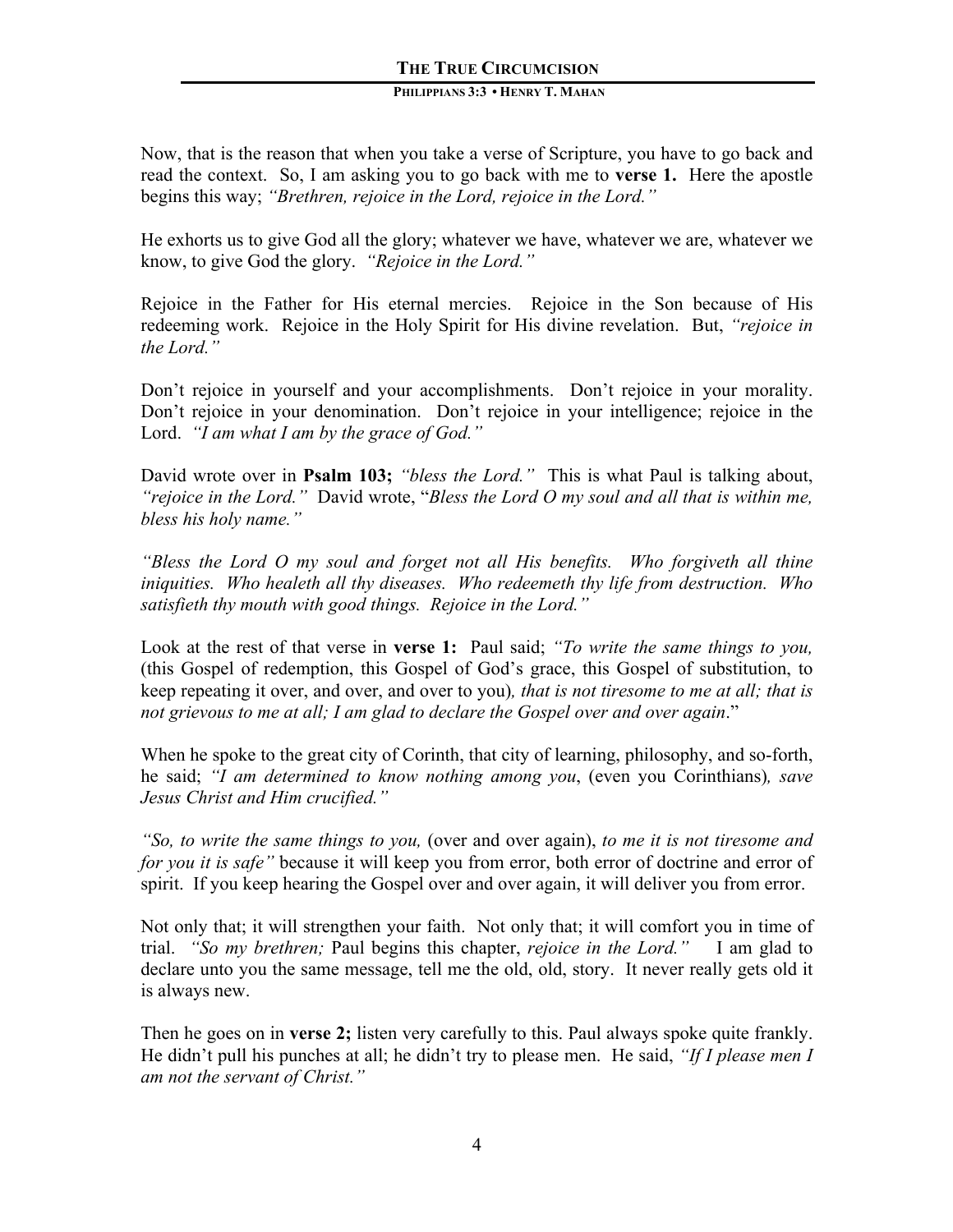But, he said, *"Beware of dogs."* Now whom is he speaking? He is talking about false teachers and false preachers. He is talking about those men who were hucksters and merchandisers of men's souls who profited through religion.

It can be done and it is being done. He tells us to *"beware of dogs."* Our Lord called them, *"wolves in sheep's clothing."* Not only beware of dogs but be aware of *"evil workers; they are workers of iniquity."*

You know, in **Matthew 7,** our Lord talked about *"many shall to say unto me in the Day of Judgment, Lord; we preached in your name and we did many wonderful works and we cast out devils."* Christ will say, *"Depart from me; I never knew you, ye that work iniquity."* 

This is what Paul is talking about, evil workers, dogs, evil workers and concision, mutilators of the flesh, false teachers who glory in the flesh, who glory in appearance and not in the heart, those who glory in ceremonies, who glory in numbers, and who glory in their success.

You want to be aware of people who are always talking about how many and how much. It doesn't matter how many. There is one important question, is the Lord among us? Is the Lord with us? Do we have His presence?

It's not how much either; *"God will supply all of our needs according to His riches in glory through Christ Jesus."* We don't have to beg; our Lord is not a beggar, He is a King. He will meet the need of every one of His people.

He will meet the need of His church. David said, *"I've been young and now I am old but I have never seen the righteous forsaken. I have never seen his seed begging bread."*

I don't know why we have stooped today and taken our Lord's name and drag it through the mud of begging. Our Lord is a King. Beware of these false workers, these evil workers, these hucksters, these *"merchandisers of souls"* who glory in appearance, who glory in numbers, who glory in the flesh and do not glory in heart.

That is when he says in **verse 3;** *"we are the true ministers of God."* That is when he said that, when He told the people to rejoice in the Lord, give God all the credit, all the praise and all the glory.

Then he tells them to *"beware of these evil workers* (false teachers, these merchandisers of souls; beware of these people)*,* for he says, *"We are the* (true) *circumcision."* We are the true ministers of Christ. We are the true Christians, the true children of God. We are the true Israel, the church of Jesus Christ.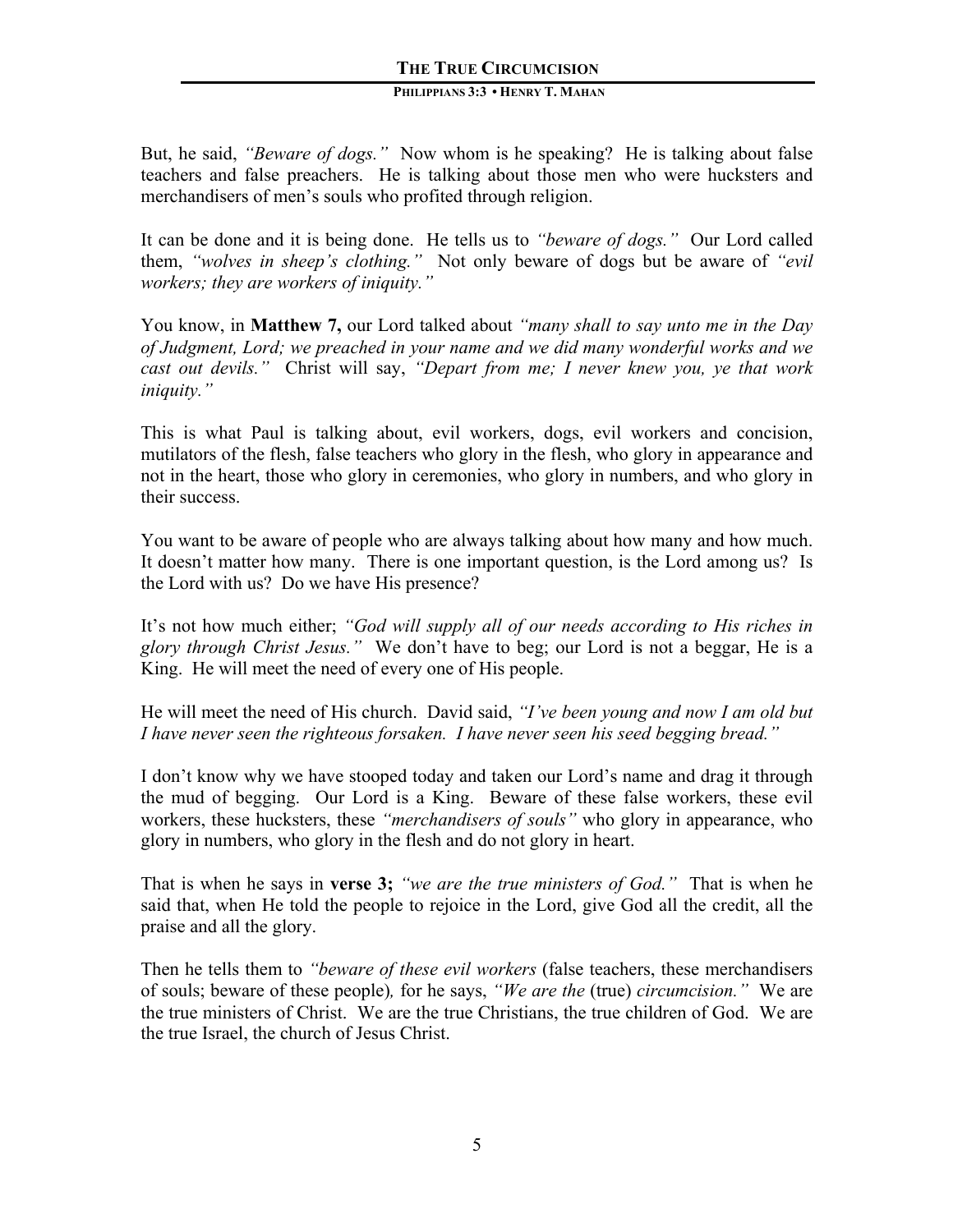#### **PHILIPPIANS 3:3 • HENRY T. MAHAN**

Then, in **verse 3**, Paul gives three marks of this true church, three marks of true ministers and true Israel and true children of God and the true church. It is very simple; you see it right there before you:

First of all: He says, *"We are the true ministers who worship God in the spirit."*

Secondly: *"Who rejoice in Christ Jesus."*

Thirdly: *"Who have no confidence in the flesh."*

You want to examine yourself and examine this preacher and examine all so-called preachers and churches; examine them by this rule right here. Paul said, *"We are the true church of God who worship God in the spirit, who rejoice in the Lord Jesus Christ, and who hath no confidence in the flesh."*

Now, let's look at them one at a time; it will be worth our while:

First of all*: "We worship God in the spirit."*

In **John Chapter 4,** when our Lord talked to the woman at the well; you remember the story, how He came to the well and conversed with this Samaritan woman. He told her *"that if she knew the gift of God and who it was speaking to her, she would ask of him and he would give her the water of life, the gift of God."*

He told her *"that she had been married 5 times and the man with whom she was living was not her husband*." She said, *"Sir; I perceive you are a prophet."* Then she said to Him; *"I am religious; my people are religious."*

She said, *"We worship in this mountain;* (the Samaritan people worship in this mountain)." This is the mountain where God spoke to Abraham. "We worship in the place of our heritage. We worship according to our tradition. We worship according to our custom."

She said, "This mountain has a special meaning for us. This is the place where we meet God, in this mountain. This mountain follows our custom, our tradition, and our heritage."

She said, *"*You Jews; you say, not the mountain, but Jerusalem is the place to worship. You say that you need God in Jerusalem, there where you have the ceremonies, the feasts, and the holy days and all the rituals of religion. You Jews say Jerusalem is the place to worship."

Then our Lord stopped her and He said, *"*Woman; you are busy worshipping and you don't know what you worship. You are going through the form and the ceremony. You are going through the motion. You are going through all of these things that agree with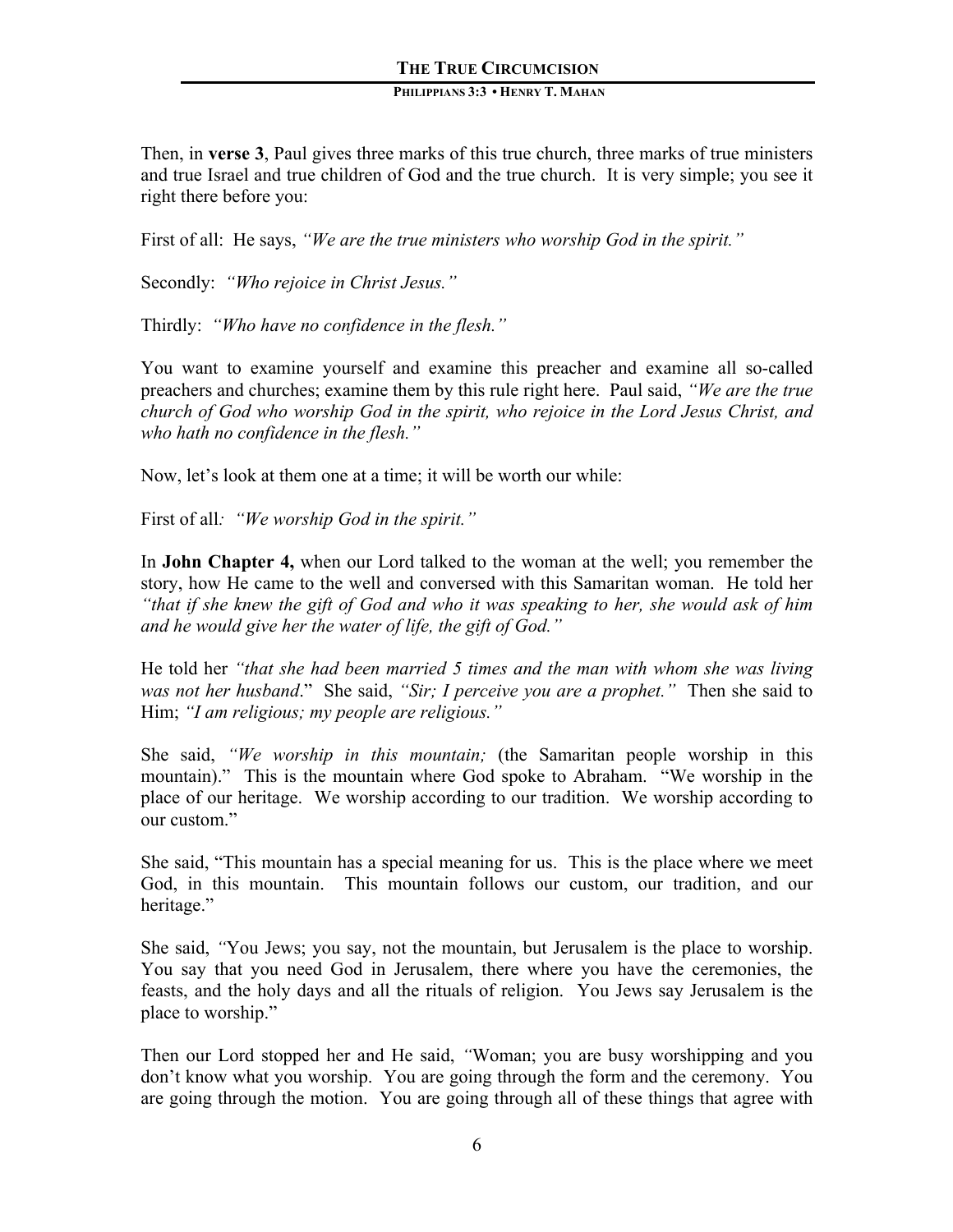your heritage, your traditions, and your customs that have been handed down by your fathers."

*"You are worshipping in ignorance."* Listen to me; He said, *"God is a spirit;"* God doesn't dwell in houses, temples, and cathedrals. God doesn't dwell in mountains or even in ceremonies and rituals*.* God is a spirit and *"they that worship God must worship God in spirit and in truth."* 

That is as clear as words can make it; *"you worship."* He said, "You are going through the motions. You are playing church and playing religion but you are just going through the motion, that's all. It is motions of ignorance. *"God is a spirit and they that truly worship God must worship Him in spirit."*

My friends, worship is a heart work, not hand work or a foot work; it is a heart work. Praise is heart work. Faith is heart work. This thing of worship, praise, and prayer, is not participation and parades. It is not participation in form, ceremonies, and rituals.

Listen to the Lord God; *"My son; give me your heart."* Our Lord said, *"You call me Lord with your lips* (you say all of these forms, printed prayers, and rituals of religion and you call me Lord, Lord), *but your hearts are far from me."* 

*"My son; give me your heart. Out of the heart proceed the issues of life. Keep thy heart out of it for the issues of life. As a man thinketh in his heart so is he. The sacrifices of God are a broken heart. God is nigh unto them of a broken heart and a contrite spirit."*

I'm not talking about this organ that pumps blood; that is not the heart that I am referring to. The heart is the inner-man, the soul of man, the mind of man. That is where a man does business with God.

In **Luke 16:15,** the Lord said; *"You are they which justify yourselves before men."* We go through all of these prayers on the street corners, in restaurants, and in public places, to impress people. We are impressing no one; we are doing no one any good.

We go through all of these ceremonies to impress people. We wear our robes of religion. We make our signs of crosses. We wear all of these doo-dads and paraphernalia. We do all of these things to impress men.

*"Ye are they which justify yourselves before men."* But listen to Him; *"God knows your hearts.* (God looks upon the heart) *and that which is highly esteemed among men is an abomination to God."*

When Samuel went down to anoint David, the king of Israel, they sent David out in the field. They brought all of these young men before Samuel to be anointed king, one of the sons of Jesse was to be anointed king.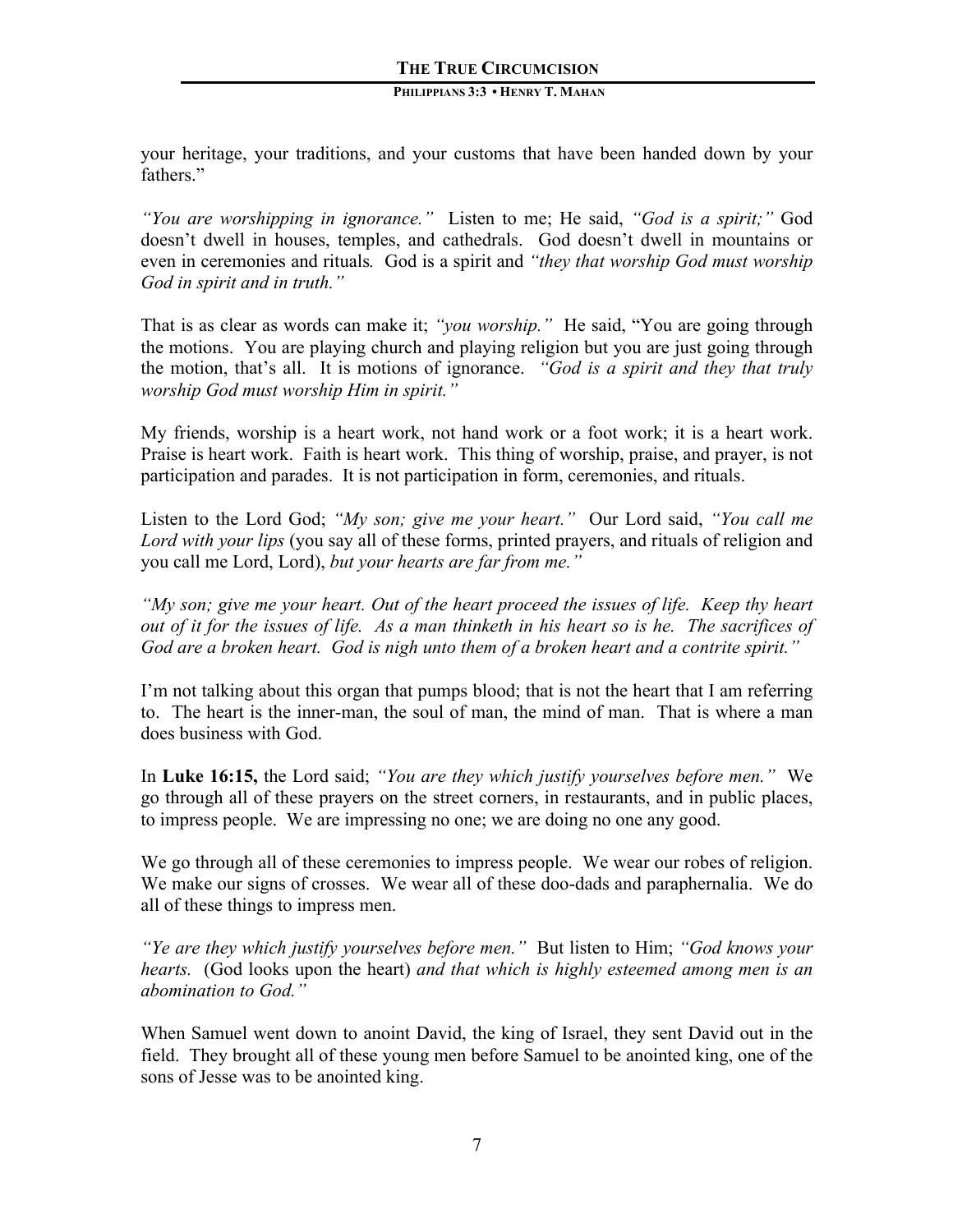#### **PHILIPPIANS 3:3 • HENRY T. MAHAN**

When the first one stood before him tall, handsome, mature, intelligent, and all of these things, Samuel said; *"surely the Lord's anointed is before Him."* The Lord said, *"Samuel; don't look on his outward countenance; I the Lord look on the heart."* God looks on the heart.

Men today seem intent on associating the worship of God with special days. Every day is God's day. *"This is the day the Lord hath made; we will rejoice and be glad in it."*

We are to pray without ceasing. We are not just to pray on special days. Men today, seem intent on associating the worship of God with special uniforms. Why should I wear a special uniform up here in front of this television camera and appear to be religious to you? A filthy heart can be clothed in a black suit as well as a green suit or a red suit.

Men seem intent on burning candles, having parades, and showing crosses. Somebody sent me a cross to carry around in my pocket so that when I felt blue I could reach down and rub that cross and feel religious. That is ridiculous, totally ridiculous!

Symbols of religion and all types of paraphernalia; we are trying to substitute it for heart worship. God dwells in the heart. God looks upon the heart. God cares not for parades, show, steeples, gaudy dress, or anything else.

Those who truly worship God worship Him in heart and spirit and they do it privately also. They enter into their closets and pray, not to be seen of men. We are not heard for our much speaking or enticing words or our oratory. We are heard for the sincerity and faith of our prayers.

Men, who worship God, do it privately with thanksgiving, praise, and prayer. They worship God publically with other believers in simplicity. The more complicated the service, the less worship is involved. The more entertainment and fun in a service, the less worship is involved.

You might say, "What are the parts of worship, preacher?" Let me tell you if it can be defined: Worship is the singing of hymns, the singing in our hearts, and the praise unto our Lord.

It is the reading of God's Word. The reading of God's Word ought to have a prominent place in the worship of the Lord. God speaks through His Word.

Prayer, confession of sin, preaching of the Word; this is the first mark of a true church, of a true preacher, of a true child of God. He worships God, not in form, ceremony, and ritual, parade, and processionals. He worships God in the spirit, in the spirit.

Secondly: We rejoice in Jesus Christ; *"to you that believe He is precious."*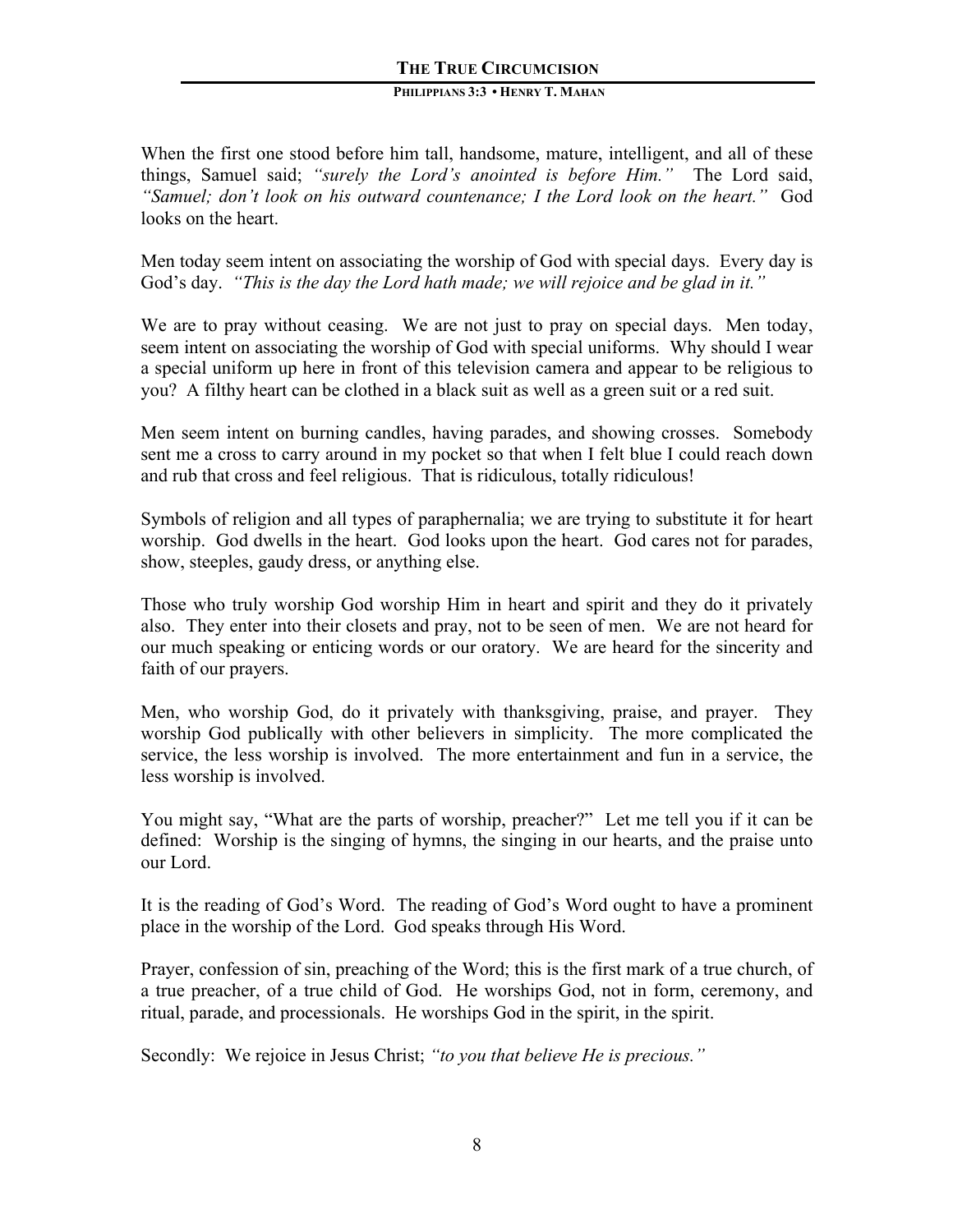#### **PHILIPPIANS 3:3 • HENRY T. MAHAN**

To a lot of people their denomination is precious, their doctrine is precious, their laws are precious, and their heritage is precious. *"To you who believe, He,* Jesus Christ, capital H-E, *is precious."* 

Those who truly rejoice in Jesus Christ are in tune with heaven. Heaven rejoices in Jesus Christ. The Father said*, "This is my Son in whom I am well pleased; hear ye him."*

*"Let all the angels of God worship Him."* That is what Hebrews says. The Holy Spirit, Christ said, *"when He is come, the Spirit of truth, he is not going to speak of himself he will glorify me,"* Christ said. *"He will take the things of mine and show them to you."* 

You hear people talk about the Holy Ghost, the Holy Ghost, and the Holy Ghost. You can be sure of one thing; they don't know the Holy Ghost because the Holy Spirit does not magnify Himself or glorify Himself or speak of Himself; He speaks of Christ. He magnifies Christ; He exalts Christ and He reveals Christ. He makes Christ known.

The redeemed in glory; this is their song:

# **"Unto Him (Jesus Christ) who loved us And washed us from our sins In His own precious blood To Him be the glory, both now and forever."**

Yes, if you rejoice in Jesus Christ, you are in tune with heaven. You are in tune with the prophets of old. *"To Him give all the prophets witness."* You who truly rejoice in Jesus Christ know that He is the fountain of all life. He is the source of all grace for *"He is of God made unto us wisdom, righteousness, sanctification, and redemption."*

You who truly rejoice in Christ Jesus have genuine cause to rejoice in Him. What is there about Christ that causes us to rejoice?

First of all: There is His deity, who He is.

He is worthy of all praise. He is worthy of all worship. He prayed in the Garden; *"Father, the hour is come; glorify thy Son that thy Son may glorify thee. Glorify me with the glory which I had with thee before the world was."*

*"Jesus Christ thought it not robbery to be equal with God. In the beginning was Christ and he was with God and he was God."*

We rejoice not only in His deity but in His incarnation. *"The Word was made flesh and dwelt among us. In the fullness of time, God sent His Son, His only begotten Son, made of a woman, made under the law, to redeem those who are under the law that we might be made the righteousness of God in Him."*

We rejoice in His obedience; *"by the obedience of one shall many be made righteous."*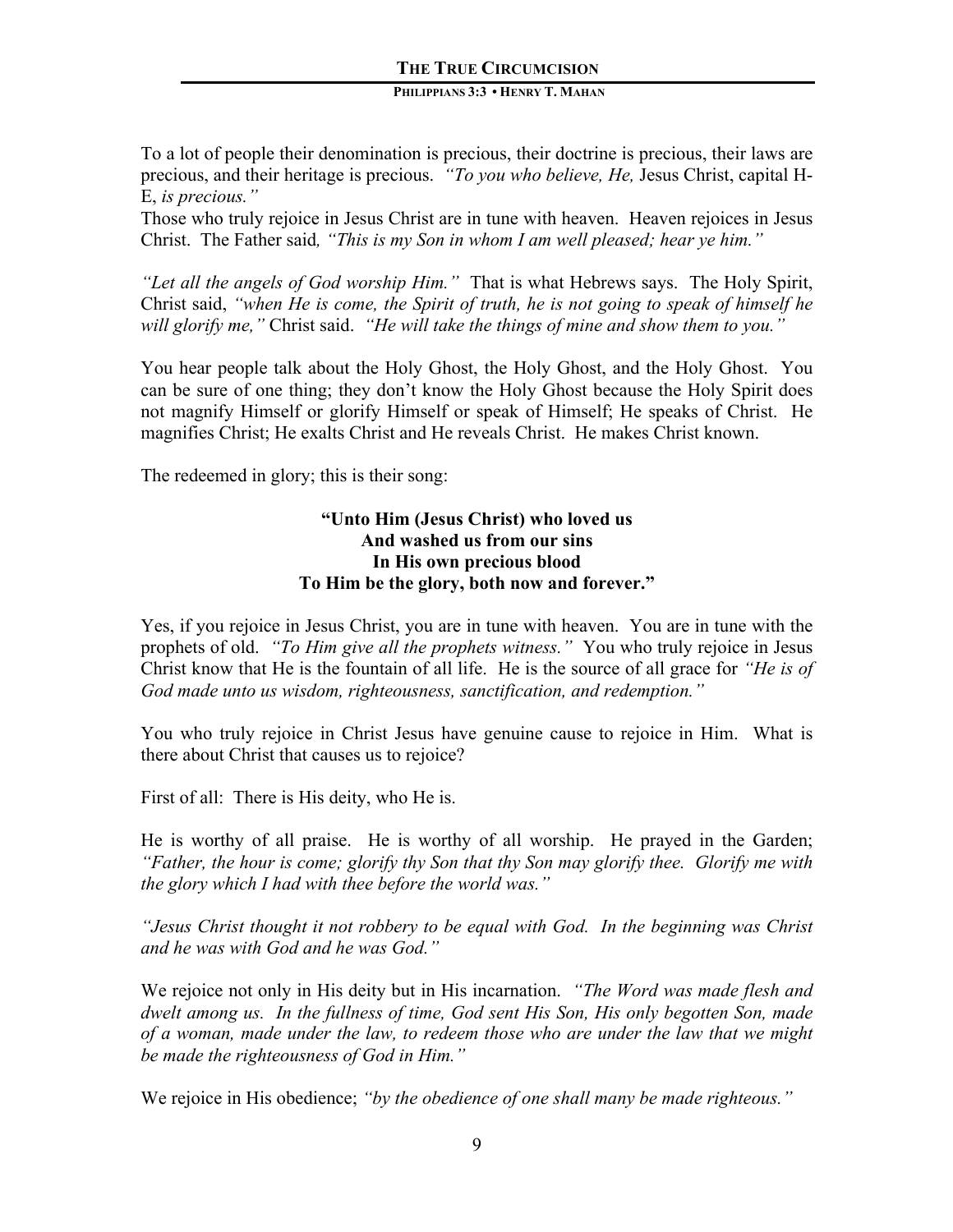We rejoice in His death; *"He was wounded for our transgressions and by His stripes we are healed."*

We rejoice in His resurrection; *"if Christ be not risen we are yet in our sins."*

We rejoice in His intercession; *"He ever liveth to make intercession for us."*

We rejoice in His return; He said, *"I will come again. If I go and prepare a place for you I will come again and receive you unto myself."*

The angels stood by the apostles after the Lord had ascended to heaven and they said; *"ye men of Galilee, why do you stand gazing up into heaven? This same Jesus shall so come in like manner as you have seen him go."*

We rejoice in His return and this is the crowning mark of a true church and of a true Christian; he worships God in the spirit and he rejoices in the Lord Jesus Christ*. "We believe and are sure that thou art the Christ the Son of God."*

Thirdly: *"We have no confidence in the flesh."*

Now, I would say that there are several references here; I will give you several and they are all true: *"We have no confidence in the flesh."*

First of all: We have no confidence in fleshly rituals and fleshly ceremonies either of the Levitical law or any other religious law.

There is no confidence in the law: "*By the deeds of the law shall no flesh be justified."* By the works of the law shall no flesh be justified, whether circumcision, fasting, mortification of the flesh, Sabbath Days, Holy Days, or any kind of special functions.

Christ has fulfilled all of the Levitical Law, all of the ceremonies, all of the prophets and all of the types. We have no confidence in those things.

The sacraments will not sanctify you. Baptism will not wash away your sins. We have no confidence in any fleshly, ritual, or ceremony.

Secondly: We have no confidence in our efforts to keep certain rules and regulations of religion, even the moral law.

Did not the rich, young, ruler, say to Christ, when our Lord mentioned the Ten Commandments? He said, *"I have kept those things from my youth up."* Christ said, *"One thing thou lackest; go sell what you have and give it to the poor."*